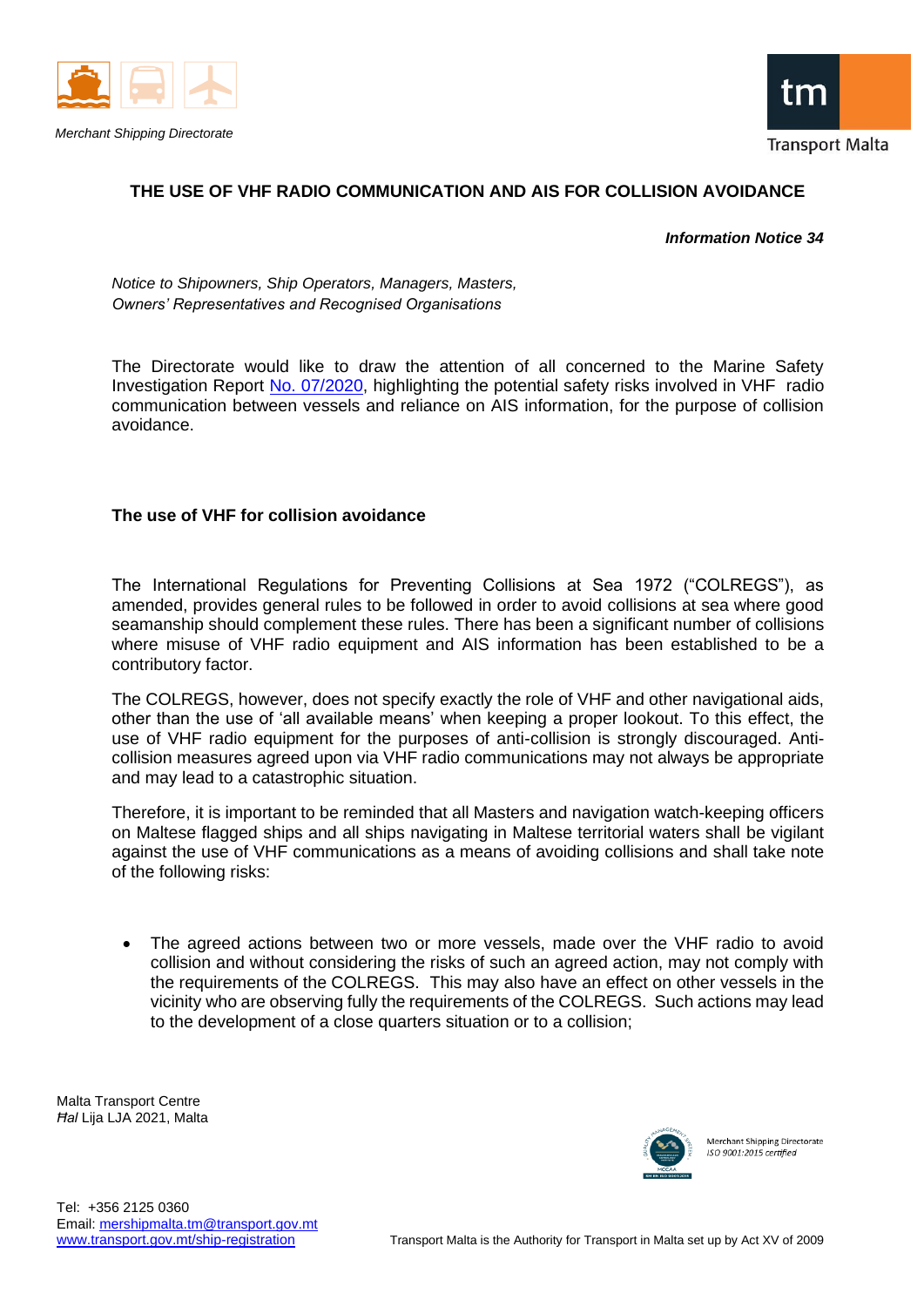

*Merchant Shipping Directorate*

- Agreement reached via VHF radio communication between vessels for collision avoidance could be misunderstood or misinterpreted due to language difficulties, imprecise or ambiguous expressions;
- Uncertainty may exist over the identity of approaching vessels, when navigating in restricted visibility, during period of darkness, and in circumstances when there is more than one vessel.
- A natural phenomenon known as Tropospheric Propagation may cause radio signals to travel in the part of the atmosphere adjacent to the surface and extending up to some 7,620 metres. Such signals are thus directly affected by weather conditions extending over some miles. This may improve the strength of VHF radio signals over distances greater than normal such that a vessel attempting to communicate with a vessel in its vicinity, may receive a response from another vessel, which is in a similar situation, but which is located several miles away.
- Important messages in the conversation through VHF radio could be interrupted or are not being received clearly due to busy radio traffic, squelch control, static noise and interference of radio communication;
- The loss of valuable time in trying to make contact on VHF radio or else having a lengthy conversation on VHF radio instead of taking appropriate and immediate action, in ample time, to comply with the COLREGS and to avoid a collision.
- Identification of vessels without AIS information may be difficult during night-time, in restricted visibility or when there are more than two vessels in the vicinity within the VHF radio range.

## **General use of VHF apparatus**

Although VHF at sea makes an important contribution to navigational safety, its misuse may cause serious interference and may become a danger to safety at sea. The use of marine VHF equipment must be in accordance with the adopted IMO 'performance standards' [Resolution](https://www.transport.gov.mt/A-803-19.pdf-f5060)  [A.803\(19\)](https://www.transport.gov.mt/A-803-19.pdf-f5060) and also with the International Telecommunications Union (ITU) Radio Regulations. Moreover, communication using this equipment should be in accordance with the IMO guidelines on the 'Proper use of VHF channels at Sea'- [Resolution A.954\(23\).](https://www.transport.gov.mt/A-23-Res-954-Proper-Use-Of-Vhf-Channels-At-Sea.pdf-f5061)

It is recommended that masters and watchkeeping Officers on board Maltese flagged vessels observe the IMO guidelines on VHF Communication at sea (Resolution A.954 (23) for the proper use of VHF channels whilst communicating with coast radio stations and upon receiving instructions from Vessel Traffic Services (VTS).

Malta Transport Centre *Ħal* Lija LJA 2021, Malta



Merchant Shipping Directorate  $ISO$  9001:2015 certified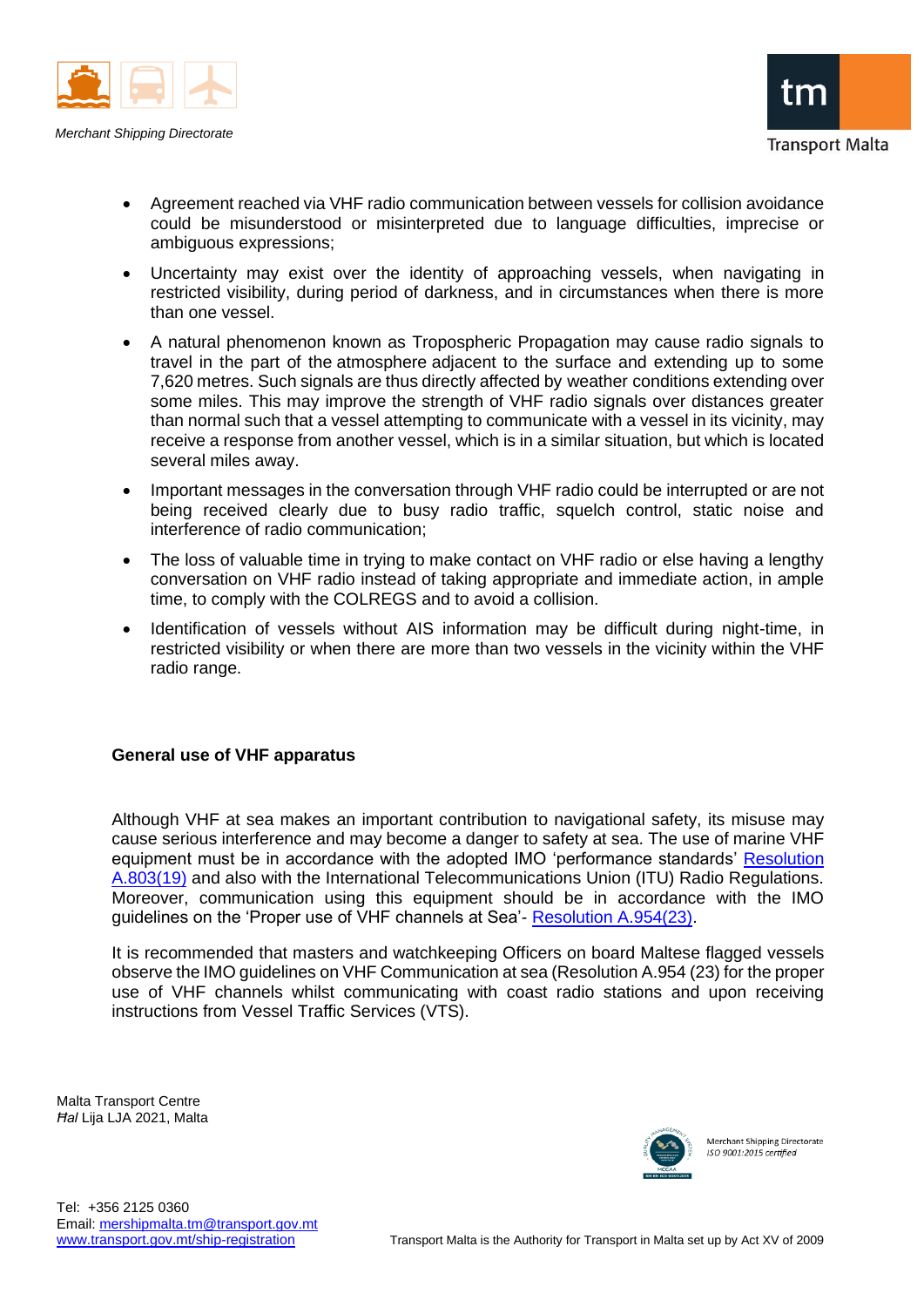

## **The use of AIS for collision avoidance**

The purpose of AIS is to help identify ships, assist in target tracking, assist in search and rescue operation, simplify information exchange (e.g. reduce verbal mandatory ship reporting) and to provide additional information to assist situation awareness. AIS is installed on most commercial vessel in accordance with the requirements of SOLAS regulation V/19, however, AIS derived information should be used diligently. The IMO revised guidelines on the operational use of AIS are promulgated through IMO Resolution [A.1106\(29\).](https://www.transport.gov.mt/A-1106-29.pdf-f5059)

Although AIS equipment provides additional navigation information for collision avoidance decision making, it is not a replacement for other navigational and anti-collision information which is derived from marine radar plotters or other methods of systematic observation. The primary electronic anti-collision instruments are Radar and ARPA. Due to the high risk of confusion, misunderstandings and misinterpretation, VHF radio and AIS should not be relied upon singularly for collision avoidance.

This Administration is of the view that identification of a target by AIS does not completely remove the danger of collision. Decisions with regards to collision avoidance should be made strictly in accordance with the requirements of the COLREGS. Furthermore, there are no provisions in the COLREGS for the use of AIS information, and decisions in such situations should be based primarily on visual and/or radar observations and information. It is possible that if over reliance is placed on AIS information the OOW could be in breach of Rule  $7(c)$  – "assumptions made on the basis of scanty information".

Not all vessels are fitted with AIS, particularly small craft and fishing vessels. Other floating objects which may appear to be conspicuous on a radar screen may not be displayed by AIS. AIS will, however, sometimes be of a great assistance, when it makes it possible to be able to detect and identify targets which may be within an area of a radar shadow sector.

It is imperative that all Masters and watch-keeping officers always bear in mind the following when AIS is used in the ship to ship mode for anti-collision purposes:

- AIS is an additional source of navigational information. It does not replace, but supports, navigational systems such as radar target-tracking and VTS;
- The use of AIS does not negate the responsibility of the OOW to comply at all times with the Collision Regulations, particularly rule 7 when determining whether a risk of collisions exists.'
- The availability and display of AIS data should not be given priority over the data produced by systematic radar target-tracking (e.g. ARPA).
- AIS target data will only be based on the target vessels' course and speed over ground whilst for compliance with the COLREG such data must be based on the vessels' course and speed through the water.
- The quality and reliability of position data obtained from targets will vary depending on the accuracy of the transmitting vessel's GNSS equipment.

Malta Transport Centre *Ħal* Lija LJA 2021, Malta



Merchant Shipping Directorate ISO 9001:2015 certified